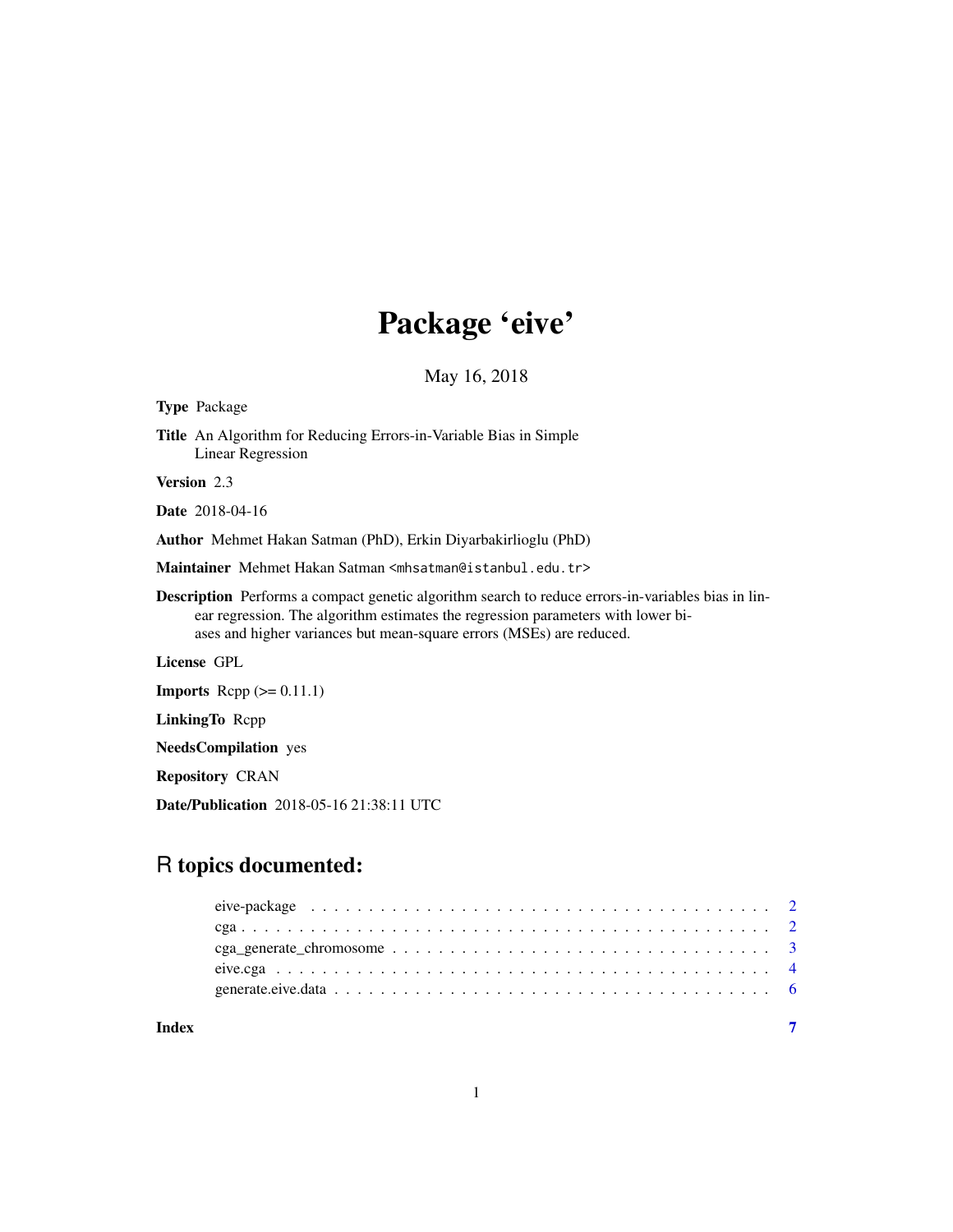#### <span id="page-1-0"></span>Description

This package includes functions for compact genetic algorithms and errors-in-variable estimation. The function 'eive' performs a genetic search to reduce the errors-in-variable bias in ordinary least squares estimator.

Change log: \* In version 2.1, more speed improvements by using lm.fit instead lm in critical code. \* In version 2.0, some routines are rewritten in C++ and wrapped using Rcpp so a substantial speed improvement achieved.

#### Details

| Package: | eive       |
|----------|------------|
| Type:    | Package    |
| Version: | 2.1        |
| Date:    | 2014-07-04 |
| License: | GPL.       |

#### Author(s)

Mehmet Hakan Satman <mhsatman@istanbul.edu.tr> Erkin Diyarbakirlioglu <ediyarbakirlioglu@gmail.com> Maintainer: Mehmet Hakan Satman <mhsatman@istanbul.edu.tr>

cga *Function for performing compact genetic algorithms*

#### Description

Function performs a compact genetic algorithm search for a given evaluation function.

#### Usage

```
cga(chsize, popsize, evalFunc)
```
#### Arguments

| chsize   | Number of bits                            |
|----------|-------------------------------------------|
| popsize  | Number of population. By default it is 20 |
| evalFunc | Function to minimize.                     |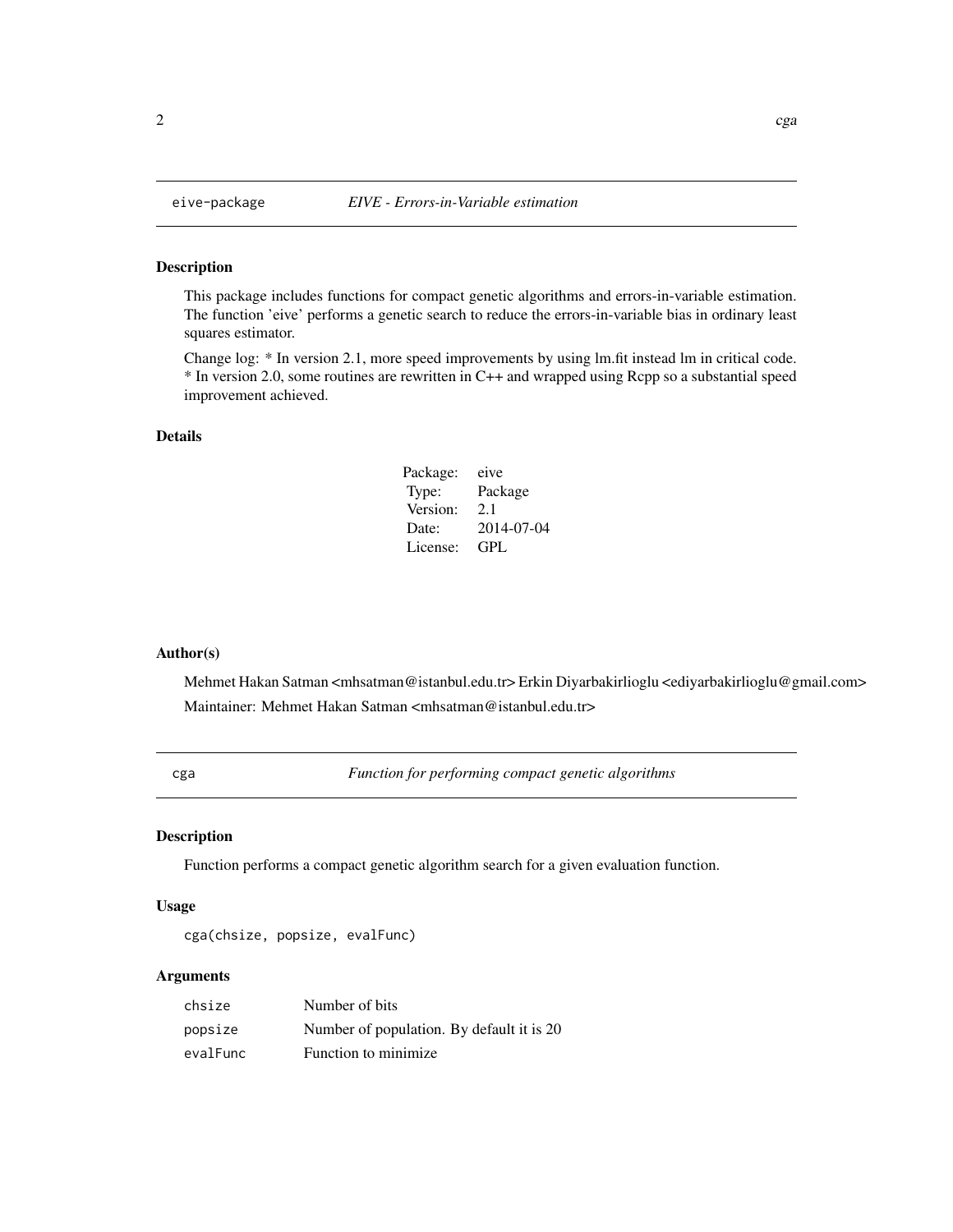#### <span id="page-2-0"></span>Details

CGA (Compact genetic algorithms) sample chromosomes using this probability vector. A probability vector contains [P1,P2,...,PN] and the function generates and returns a chromosome [B1,B2,...,BN]. The probability of BK having the value of 1 is PK. So, it has more chance to have [1,1,1,0,0] than [0,0,0,1,1] when the probability vector is [0.9,0.9,0.9,0.1,0.1].

#### Value

Returns the best chromosome with size of chsize.

#### Author(s)

Mehmet Hakan Satman <mhsatman@istanbul.edu.tr> Erkin Diyarbakirlioglu <ediyarbakirlioglu@gmail.com>

cga\_generate\_chromosome

*cga\_generate\_chromosome*

#### **Description**

Generates vector of zeros and ones for a given probability vector.

#### Usage

```
cga_generate_chromosome(prob_vec)
```
#### Arguments

prob\_vec Vector of probabilities.

#### Details

This function is not directly called by user. CGA (Compact genetic algorithms) sample chromosomes using this probability vector. A probability vector contains [P1,P2,...,PN] and the function generates and returns a chromosome [B1,B2,...,BN]. The probability of BK having the value of 1 is PK. So, it has more chance to have  $[1,1,1,0,0]$  than  $[0,0,0,1,1]$  when the probability vector is [0.9,0.9,0.9,0.1,0.1].

#### Value

Returns the generated chromosome for a given probability vector. Return type is vector.

#### Author(s)

Mehmet Hakan Satman <mhsatman@istanbul.edu.tr> Erkin Diyarbakirlioglu <ediyarbakirlioglu@gmail.com>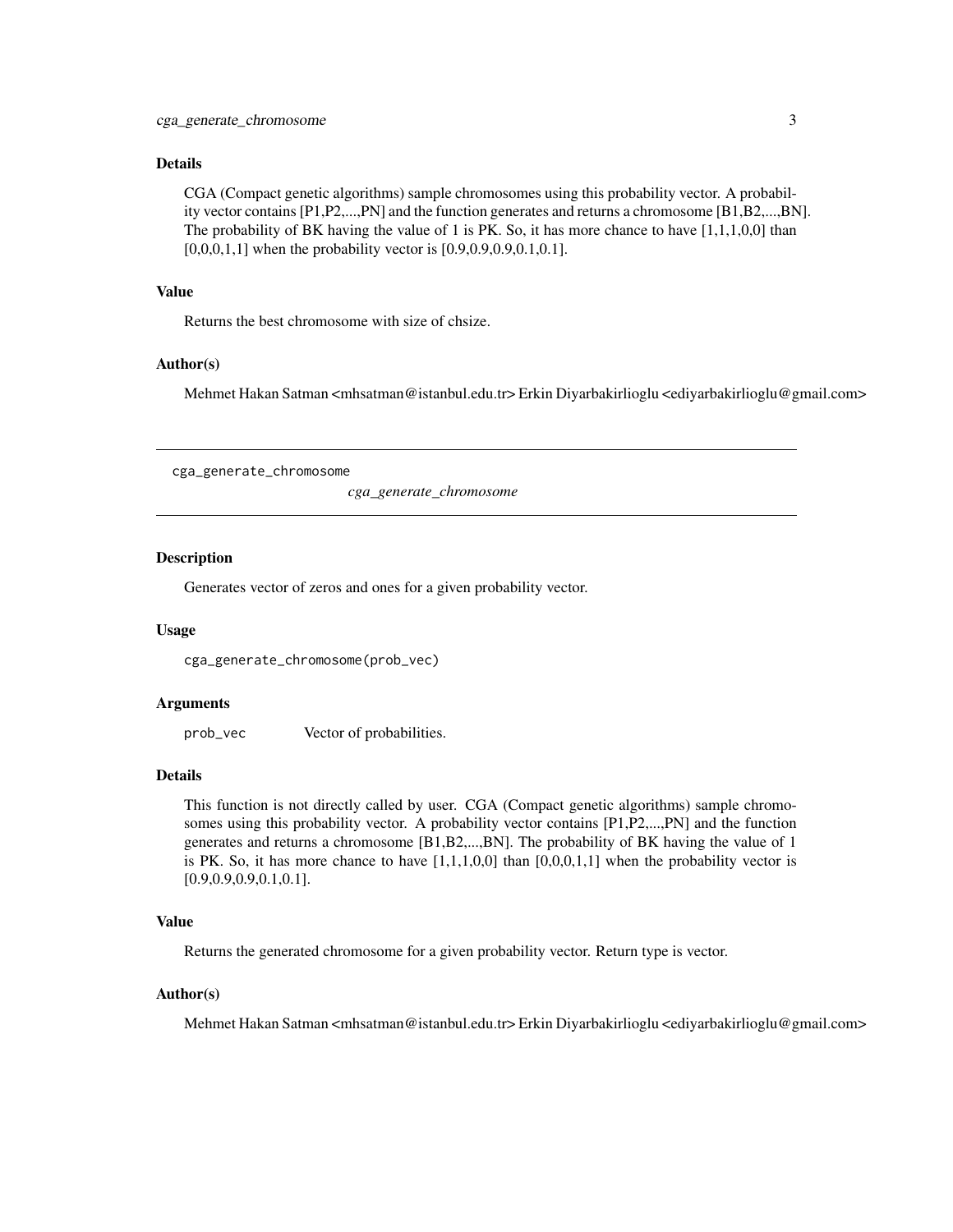<span id="page-3-0"></span>

#### Description

Method performs a genetic search to find dummy variables that used in a two stage linear regression to reduce errors-in-variables bias in linear regression.

#### Usage

```
eive.cga(dirtyx, otherx = NULL, y, numdummies = 10, popsize = 20)
```
#### Arguments

| dirtyx     | Vector of values of independent variable measured with error       |
|------------|--------------------------------------------------------------------|
| otherx     | Matrix of other independent variables.                             |
| y          | Vector of values of dependent variable                             |
| numdummies | Number of dummy variables used in algorithm. By default, it is 10. |
| popsize    | Population size parameter used in CGA. By default it is 20.        |

#### Details

Algorithm performs a genetic search to separate mismeasured independent variable into clean and error parts.

#### Value

| ols   | Im object calculated using original values                |
|-------|-----------------------------------------------------------|
| eive  | Im object calculated using the predicted variable by eive |
| proxy | Im object of proxy regression obtained by genetic search. |

#### Author(s)

Mehmet Hakan Satman <mhsatman@istanbul.edu.tr> Erkin Diyarbakirlioglu <ediyarbakirlioglu@gmail.com>

#### Examples

```
# Creating an artificial data
# Loading required package
require ("eive")
# Setting random number generator seed to 12345
# so each time the script runs, same numbers will
# be generated
set.seed(12345)
```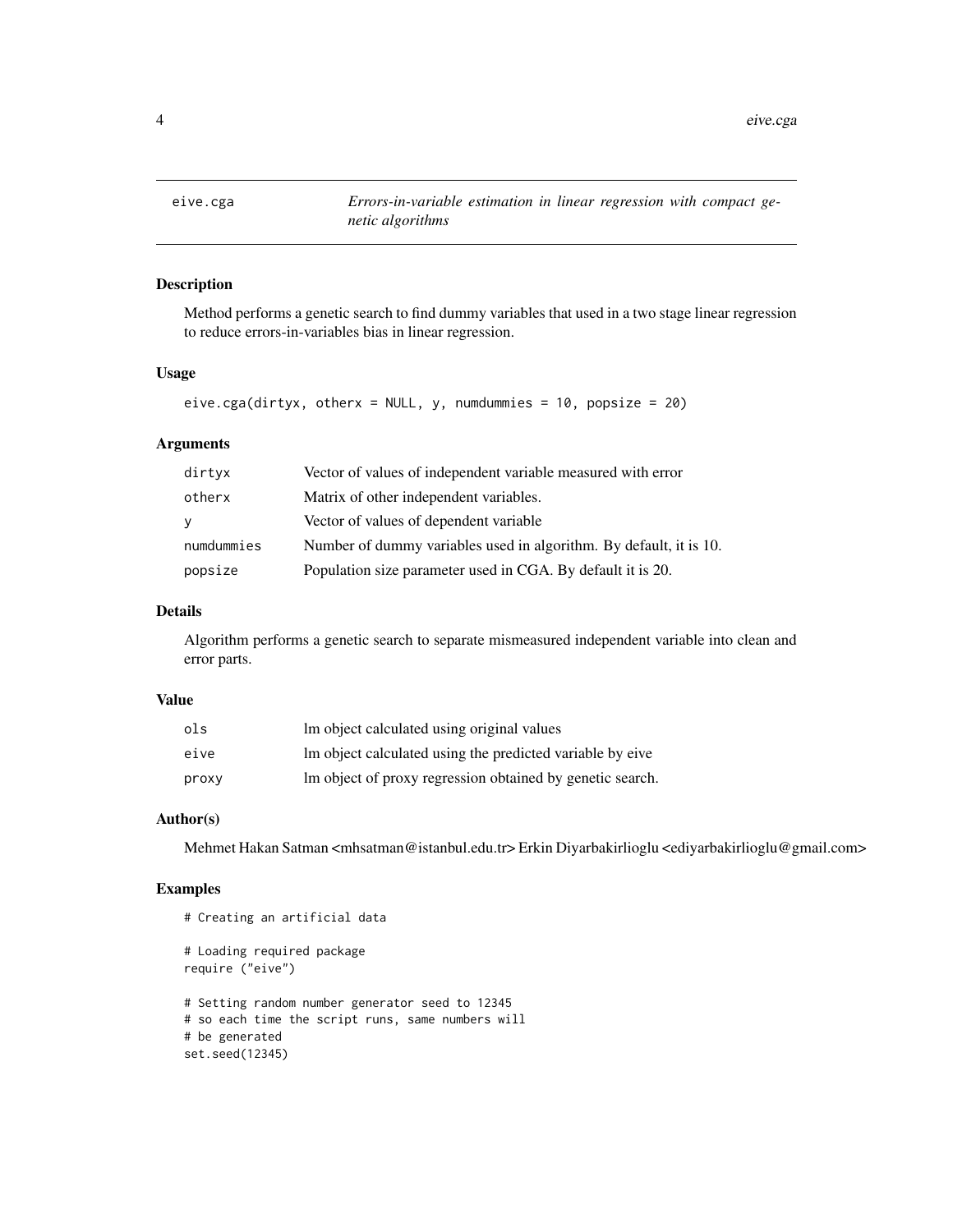```
# Number of observations is set to 30
n<-30
# Unobserved X values are drawn from a Normal distribution
# with mean 10 and variance 7
clean.x <- rnorm(n, mean=10, sd=sqrt(7))
# Measurement error values are dranw from a Normal distribution
# with mean 0 and variance 3
delta.x <- rnorm(n, mean=0, sd=sqrt(3))
# Error term of regression. Normally distributed with mean 0 and
# variance 5
e \le - rnorm(n, \text{ mean=0}, \text{ sd=sqrt}(5))# Generating Y values using the linear model
# In this model, intercept is 20 and slope is 10.
y<- 20 + 10* clean.x + e
# Generating observed X values by adding measurement errors
# to unobserved X
dirty.x <- clean.x + delta.x
# Performs a genetic search to find dummy variables that
# used in two stage least squares.
# Please un-comment the line below
# result <- eive.cga (dirtyx=dirty.x, y=y, numdummies=10)
# Print the result
# Please un-comment the line below
# print(result)
########################################### OUTPUT #############################################
# $ols
#
# Call:
# lm(formula = y \sim dirtyx)#
# Coefficients:
# (Intercept) dirtyx
# 63.590 5.533
#
#
# $eive
#
# Call:
# lm(formula = y ~ ols.proxy$fitted.values)
#
# Coefficients:
# (Intercept) ols.proxy$fitted.values
# 23.863 9.229
#
```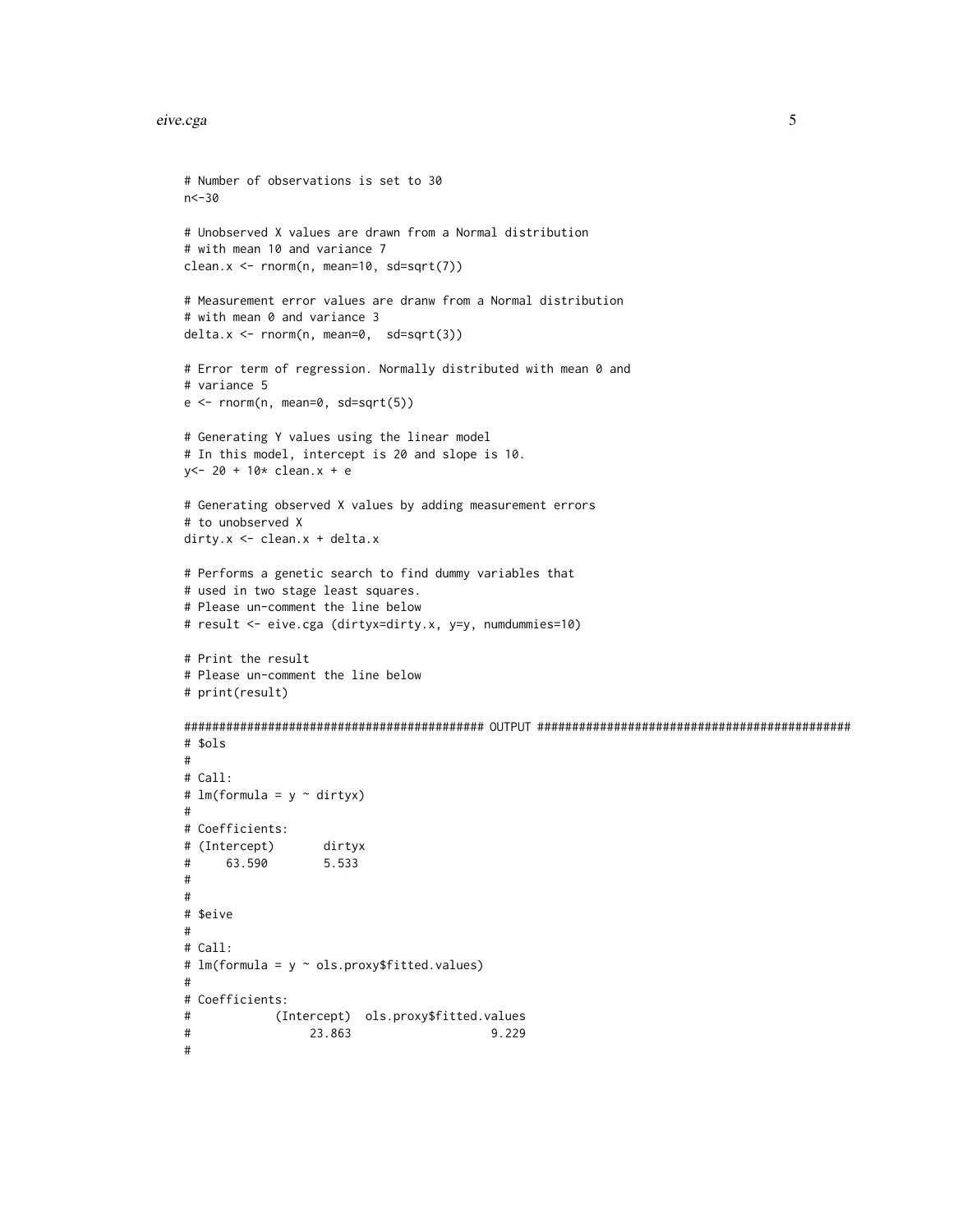```
#
# $proxy
#
# Call:
# lm(formula = dirtyx ~ matrix(best, nrow = n))
#
# Coefficients:
# (Intercept) matrix(best, nrow = n)1 matrix(best, nrow = n)2
# 12.9321 -0.6252 -1.9923
# matrix(best, nrow = n)3 matrix(best, nrow = n)4 matrix(best, nrow = n)5
# 0.7537 -0.7076 -0.5247
# matrix(best, nrow = n)6 matrix(best, nrow = n)7 matrix(best, nrow = n)8
# -0.9196 -2.0802 -0.9246
# matrix(best, nrow = n)9 matrix(best, nrow = n)10
# -0.6164 1.9694
######################################### END OF OUTPUT ##########################################
```
generate.eive.data *Generates data for errors-in-variables model*

#### Description

This function generates data using a linear regression model with size of n. Then one of the independent variables is contaminated by adding measurement errors. Another independent variable can be included in model.

#### Usage

```
generate.eive.data(n, e.sd, delta.sd, seed = 12345, useotherx = FALSE)
```
#### Arguments

| n         | Number of observations.                                                                                       |
|-----------|---------------------------------------------------------------------------------------------------------------|
| e.sd      | Standard deviation of error term of regression.                                                               |
| delta.sd  | Standard deviation of measurement error.                                                                      |
| seed      | Random number seed. By default, it is 12345.                                                                  |
| useotherx | Boolean variable. If it is TRUE, another variable will be created with no errors.<br>By default, it is FALSE. |

#### Value

Returns a matrix of contaminated variable, other variable (if exists) and independent variable in its columns.

#### Author(s)

Mehmet Hakan Satman <mhsatman@istanbul.edu.tr> Erkin Diyarbakirlioglu <ediyarbakirlioglu@gmail.com>

<span id="page-5-0"></span>